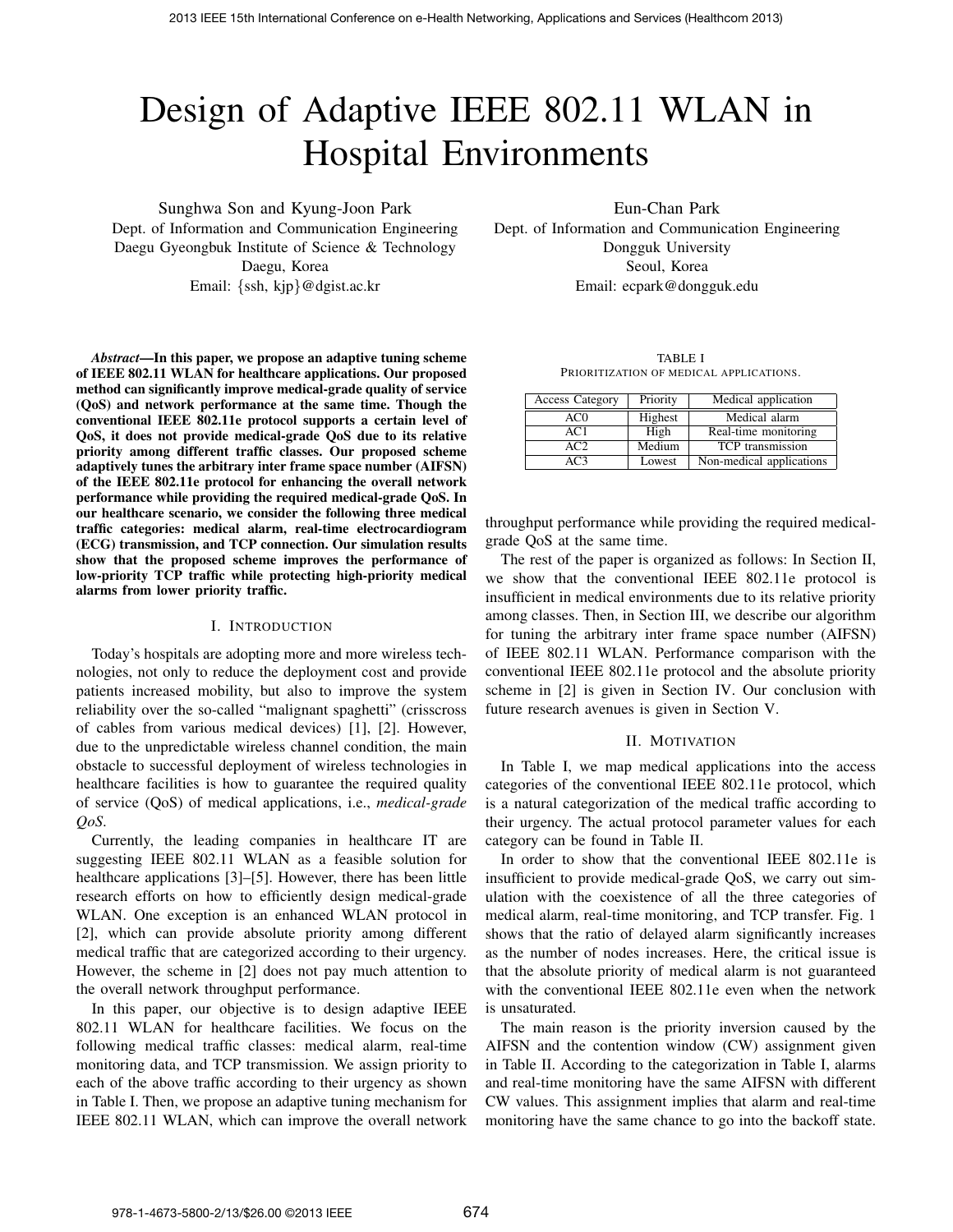

Fig. 1. Ratio of delayed alarm packets over total received alarm packets.

TABLE II DEFAULT VALUES FOR ENHANCED DISTRIBUTED CHANNEL ACCESS (EDCA) PARAMETERS AND ACCESS CATEGORIES.

|              | <b>AIFSN</b> | $CW_{MIN}$ | $CW_{MAX}$ |
|--------------|--------------|------------|------------|
| $AC0$ (high) |              |            |            |
| AC1          |              | ۱٢         | 31         |
| AC2          |              |            | 1023       |
| $AC3$ (low)  |              |            | l O23      |

Since the backoff timer is randomly chosen according to CW, there exists a certain probability that real-time monitoring traffic takes the channel if it picks up a smaller CW value than alarm.

In the meantime, the scheme in [2] can provide absolute priority for high priority medical traffic. However, this absolute priority scheme does not consider the network throughput performance. Consequently, it is required to develop an adaptive scheme that can give more chance to lower priority traffic if possible while guaranteeing the absolute priority of urgent traffic as the network traffic increases.

# III. PROPOSED ALGORITHM

There exist quite extensive studies for improving performance of the conventional IEEE 802.11e, e.g., [6], [7]. However, most of existing algorithms adjust the CW value mainly because they do not need absolute priority among traffic classes. Unlike these existing work, we focus on tuning the AIFSN to consider both the network throughput performance and priority guarantee. In IEEE 802.11e, AIFS is determined as follows:

# $AIFS_i = SIFS + AIFSN_i * Slot$  time.

Fig. 2 shows the proposed algorithm. In a nutshell, it tunes the AIFSN value with respect to network traffic condition. We introduce two metrics for changing the AIFSN, i.e., delay of alarm and ratio of delayed ECG. According to the QoS requirements for medical applications in [1], we assign 200 ms as the maximum allowable latency for alarms. In order for



Fig. 2. Proposed algorithm for tuning the AIFSN value.

early handling of priority inversion situation, we set 100 ms as the threshold for alarm delay. Similarly, we assign 0.1 % as the threshold for the ratio of delayed ECG. If either the delay of alarm or the ratio of delayed ECG is larger than the threshold, we adjust the AIFSN of lower priority traffic in order to give more priority to alarm and ECG. In addition, if the situation is serious with alarm delay larger than 200 ms, the AIFSNs of all the traffic priority lower than alarm are set to the pre-defined maximum values.

## IV. PERFORMANCE EVALUATION

In our simulation, we consider alarm, ECG transmission as real-time monitoring traffic, and TCP file transmission in each category of medical applications. We use ns-2 [8] as a simulator to compare the performance of the following three schemes: the conventional IEEE 802.11e, absolute priority scheme [2], and the proposed algorithm.

For completeness, we briefly explain the main idea of the absolute priority as given in (1).

$$
AIFS_i = \begin{cases} AIFS_0, & \text{if } i = 0, \\ AIFS_{i-1} + CW_{i-1}, & \text{otherwise.} \end{cases}
$$
 (1)

For the highest priority traffic, i.e.,  $i = 0$ , it gives the smallest AIFS. Hence, lower priority traffic has to wait its higher priority's AIFS plus CW. In this manner, high priority traffic does not have to contend with low priority and will always be a winner in channel access regardless of the amount of the lower priority traffic. However, absolute priority is so strict that lower priority traffic should wait for a large AIFS even without any high priority traffic, which is a waste of network resource.

Fig. 3 shows the ratio of delayed alarm packets for the conventional IEEE 802.11e, absolute priority, and proposed algorithm. As we have already shown in Section II, the IEEE 802.11e protocol gives poor performance as the number of nodes increases. On the other hand, both the absolute priority and the proposed algorithm give no delayed alarm at all, which shows the effectiveness of the proposed algorithm in terms of medical-grade QoS.

In Fig. 4, the ratio of delayed ECG packets is shown. The ratio of the IEEE 802.11e protocol significantly increases with